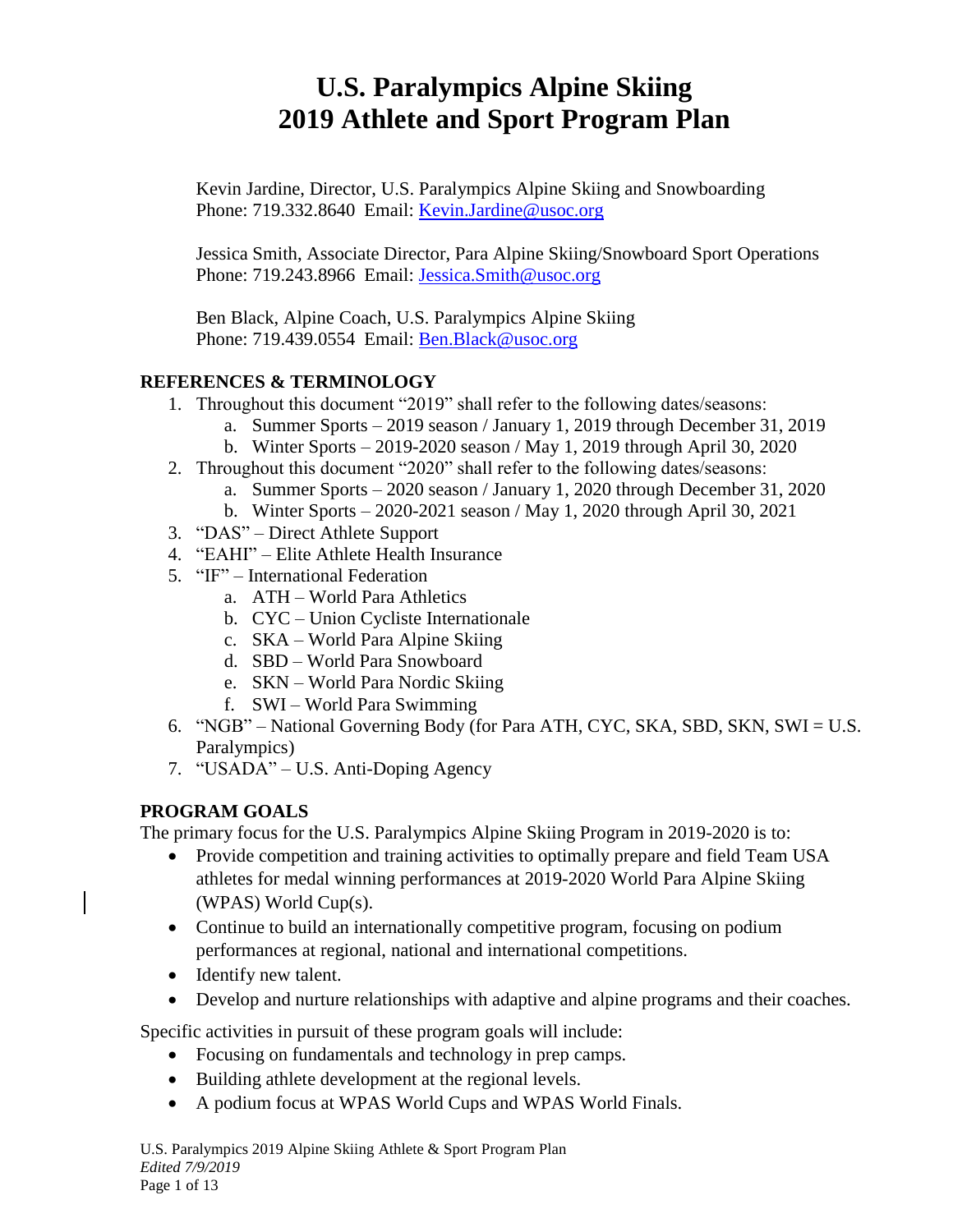## **2019 NATIONAL TEAM**

U.S. Paralympics will nominate Alpine Skiing National Team(s) (A, B and C teams) for 2019- 2020, based on athlete performances in the 2019 WPAS World Championships, 2018-2019 World Cup, NorAm and WPAS events. National Team status applies from May 1, 2019 through April 30, 2020.

U.S. Paralympics 2019-2020 National Team status applies for the season (as defined above) covered by this document. National Team status and benefits are only conferred upon athletes who accept, sign and remain compliant with the U.S. Paralympics National Team Athlete Agreement.

Athletes who meet the National A Team standard during 2019-2020, at a WPAS sanctioned event, become eligible for National Team benefits and will retain their National Team status until April  $30<sup>th</sup>$ ,  $2020$ . Athletes will be nominated to the team on the first day of the month following achievement of the National Team standard. No nominations will occur after February  $20^{th}$ ,  $2020$ .

Athletes nominated to the 2019-2020 National Team(s) will be added to the USADA Registered Testing Pool/ Clean Athlete Program and will be responsible for remaining compliant with all forms, updates and tutorials as required by USADA. More information regarding USADA can be found in Attachment E.

Athletes nominated to the National Team(s) *must have undergone an international classification evaluation and hold an international Paralympic-eligible sport class* per the WPAS master list and hold a current season license for Alpine Skiing from WPAS and the US Ski and Snowboard Association.

2019-2020 National Team standards (Attachment A) are based on performances in all World Para Alpine Skiing sanctioned competitions.

## **2020 NATIONAL TEAM**

U.S. Paralympics will nominate an Alpine Skiing National Team for 2020-2021, based on athlete performances during all 2019-2020 WPAS competitions (World Cup, Europa Cup, NorAm, and WPAS events).

## **NATIONAL TEAM BENEFITS**

*National Team athletes MAY be eligible for the following benefits – all athlete support recommendations submitted by the NGB are subject to USOPC Paralympic Sport Performance Approval:*

- 1. USOPC Direct Athlete Support (Attachment B)
- 2. Alpine Skiing Additional Athlete Support Programs (Attachment C)
- 2. USOPC Elite Athlete Health Insurance program (Attachment D)
- 3. Air transportation (or ground equivalent), lodging, ground transportation, and coaching support at designated U.S. Paralympics Alpine Skiing training and competition activities.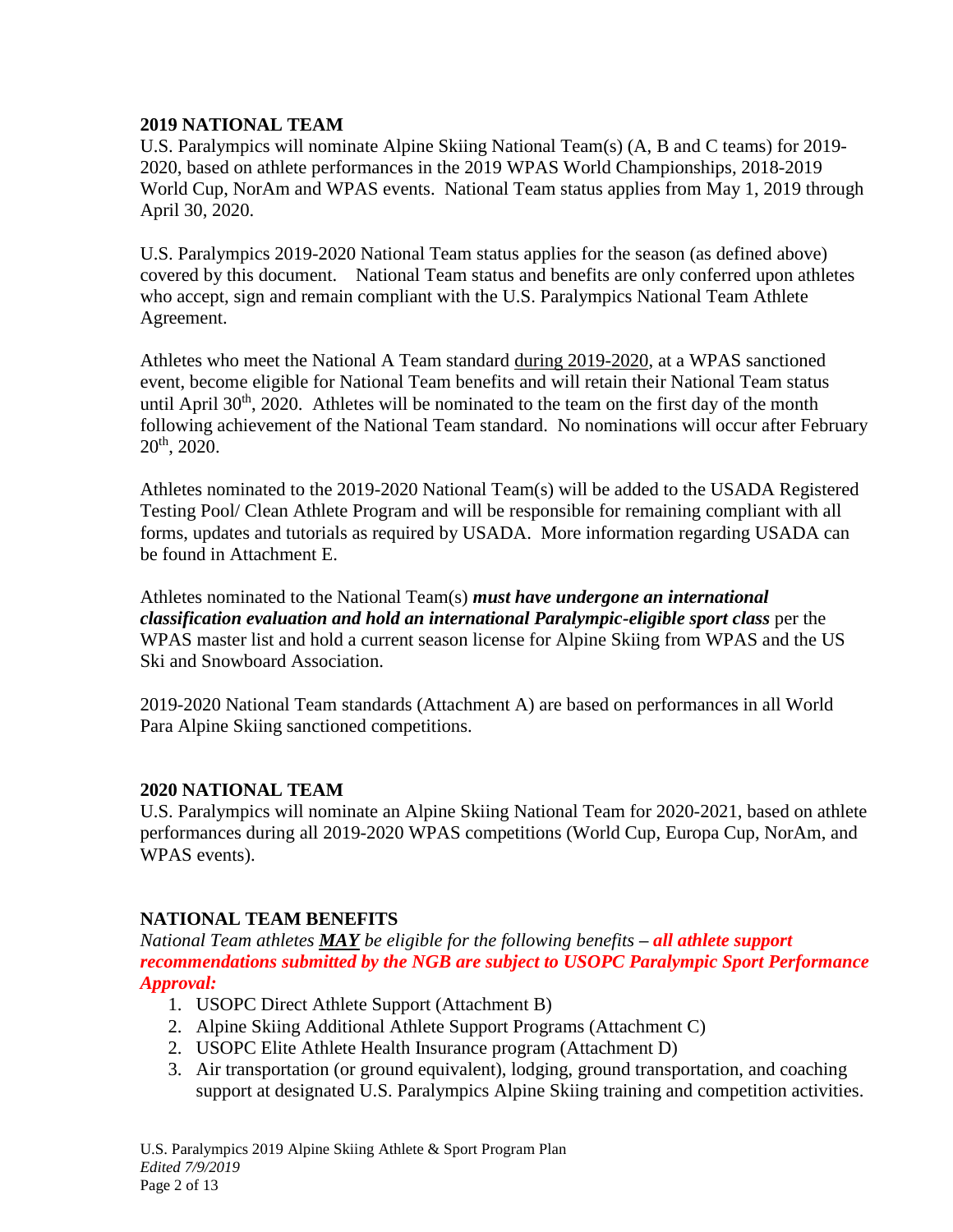- 4. USOPC Athlete Career & Education Program (https://www.teamusa.org/athleteresources/athlete-career-and-education-program).
- 5. U.S. Paralympics National Team uniform.

## **EMERGING ATHLETES**

Athletes who meet the Emerging standard (C Team criteria as in Attachment A) during 2019- 2020 **may** be invited to participate in selected U.S. Paralympics Alpine Skiing Program activities as outlined below. Invitation is at the discretion of the Director, Alpine Skiing and Snowboarding.

2019-20 Emerging standards are based on results from WPAS sanctioned competitions. Schedules and results can be located at [www.paralympic.org/alpine-skiing/calendar.](http://www.paralympic.org/alpine-skiing/calendar)

Athletes nominated to the Emerging Team must be internationally classified by WPAS OR nationally classified by U.S. Paralympics Alpine Skiing and *hold a Paralympic-eligible sport class* as per the IF and/or U.S. Paralympics master list and hold a current season license from WPAS and the US Ski and Snowboard Association.

## **2019 PROGRAM ACTIVITIES**

The 2019-2020 National Team(s) activities will be outlined in each National Team Athlete's Individual Performance Plan (IPP). Athletes will be required to attend all 2019-2020 activities included in their IPP which will be developed in conjunction with the Director, U.S. Paralympics Alpine Skiing and Snowboarding.

Each athlete is responsible for individual arrangements (including expenses) to attend these activities (i.e. travel, lodging, accommodation, entries) **unless otherwise indicated** in the athlete's personal performance plan or in Attachment C.

National Team athletes are required to obtain a 2019 WPAS License.

National Team athletes are required to be registered members of their respective U.S. NGB (US Ski and Snowboard Association).

## **2019 OPERATION GOLD**

There is no World Championship event for World Para Alpine Skiing in 2019. Therefore, no Operation Gold will be awarded.

In a Paralympic Games year, teams and individuals must place in the top-three at the Paralympic Games to qualify for Operation Gold Awards; multiple Operation Gold Awards can be received if an athlete has multiple top-three finishes at the Paralympic Games.

In non-Paralympic years, Operation Gold Awards are limited to one award per athlete in a program year; athletes who qualify for more than one award automatically receive the higher award. Individuals must finish in one of the top eight places, while teams must finish in one of the top six places at the qualifying event in order to qualify for Operation Gold Awards in non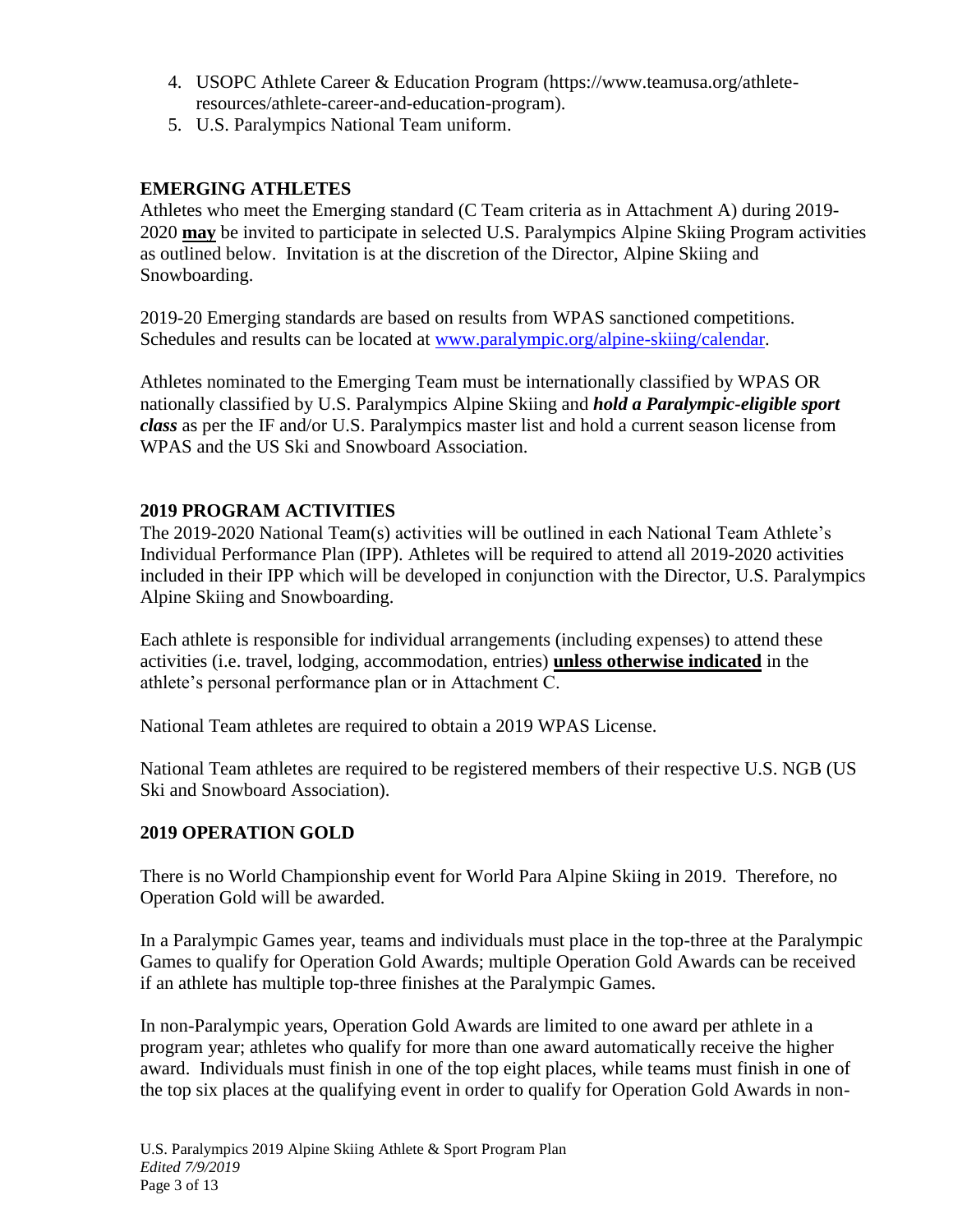Paralympic years, provided individuals/teams finish among the top 50% of the individuals/teams who started the event.

For purposes of Operation Gold, a team is defined as three or more athletes (pairs are awarded at the same rate as individual athletes).

NOTE: For Paralympic sports with a discipline or event that is not included on the program of the Paralympic Games, that discipline or event will not be eligible for Operation Gold. However, if a Paralympic sport has a revolving program for the Paralympic Games (i.e., an event is taken from the program one quad, but is added back to the program the next quad), that event or discipline will be eligible for Operation Gold at the approved qualifying event.

| Place           | 1st Year of<br>Quad | 2 <sup>nd</sup> Year of<br>Quad | 3rd Year of<br>Quad | Paralympic<br><b>Games Year</b><br>(Paralympic<br>Games Only) |
|-----------------|---------------------|---------------------------------|---------------------|---------------------------------------------------------------|
| 1 <sup>st</sup> | \$6,250             | \$6,250                         | \$7,500             | \$37,500                                                      |
| 2 <sub>nd</sub> | \$5,000             | \$5,000                         | \$6,250             | \$22,500                                                      |
| 3 <sup>rd</sup> | \$4,375             | \$4,375                         | \$5,000             | \$15,000                                                      |
| 4 <sup>th</sup> | \$3,750             | \$3,750                         | \$4,375             |                                                               |
| 5 <sup>th</sup> | \$3,125             | \$3,125                         | \$3,750             |                                                               |
| 6 <sup>th</sup> | \$3,125             | \$3,125                         | \$3,750             |                                                               |
| 7 <sup>th</sup> | \$2,500             | \$2,500                         | \$2,500             |                                                               |
| 8 <sup>th</sup> | \$2,500             | \$2,500                         | \$2,500             |                                                               |

## **Paralympic Sport Payment Schedule**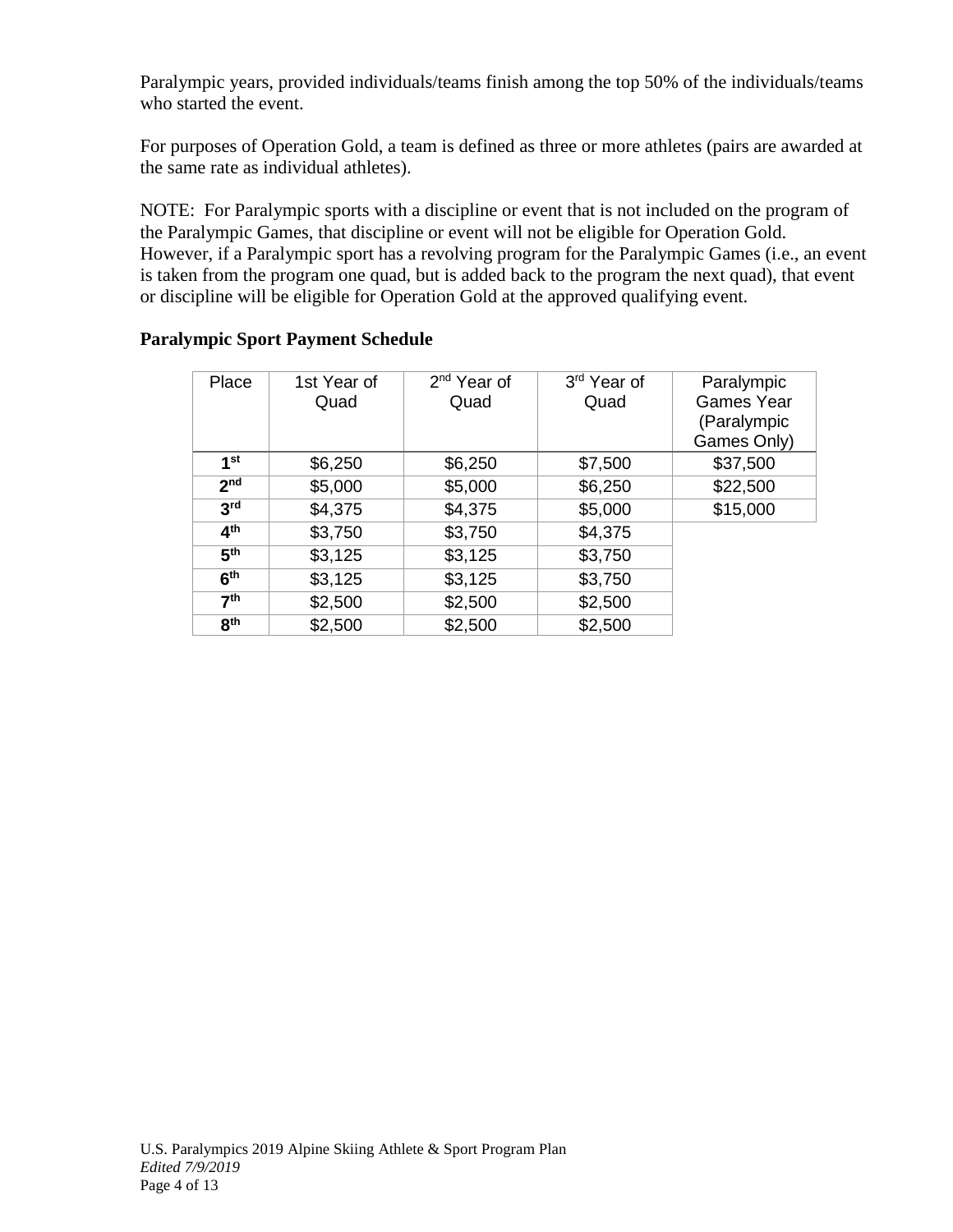# **Attachment A**

# **2019-2020 U.S. PARALYMPICS ALPINE SKIING TEAM SELECTION CRITERIA**

Minimum Requirements to be nominated to the National Team:

- Be internationally classified by World Para Alpine Skiing (WPAS)
- Have a National (USSA) and International (WPAS) License
- Be in the USADA testing pool
- Be in good standing with the USOPC, SafeSport, IPC, USADA, WADA and USSA.

## **A TEAM**

Athletes must be World Para Alpine Skiing (WPAS) World Cup eligible and be:

## **Women**

- 2019 World Para Alpine Skiing World Championships Medalist OR
- Ranked in top 5 for VI athletes, top 7 for Standing athletes or top 4 for Sitting athletes or the equivalent to the top 2/3 of the WC qualified field per category (*of current active competitors that are World Cup eligible*).

## **Men**

- 2019 World Para Alpine Skiing World Championships Medalist OR
- Ranked in top 7 for VI athletes, top 16 for Standing athletes or top 14 for Sitting athletes or the equivalent to the top 2/3 of the WC qualified field per category (*of current active competitors that are World Cup eligible*).

# **B TEAM**

Athletes (both Men and Women) must be qualified in a minimum of two disciplines to the World Cup based on published WPAS standards (of current active competitors that are World Cup eligible) and must be ranked in the top 5 athletes representing the U.S.A within their respective sport class. The following criteria shall apply for B Team athletes:

## **Women**

Ranked in top 7 for VI athletes, top 9 for Standing athletes or top 5 for Sitting athletes in at least one discipline or the equivalent to the top ¾ of the WC qualified field per category (*of current active competitors that are World Cup eligible*).

# **Men**

Ranked in top 8 for VI athletes, top 20 for Standing athletes or top 18 for Sitting athletes in at least one discipline or the equivalent to the top ¾ of the WC qualified field per category (*of current active competitors that are World Cup eligible*).

## *B Team athletes that fail to advance to the A Team after 2 seasons will no longer be nominated to any team(s).*

# **C TEAM**

Athletes (both Men and Women) must be qualified in a minimum of two disciplines to the WPAS World Cup based on published WPAS standards and must be ranked in the top 5 athletes representing the U.S.A. within their respective sport class.

Only athletes that have not previously been nominated for the A and/or B Team within the past 4 seasons are eligible for the C Team. After April 30, 2019 athletes not already named to the team must meet the A Team standard to be nominated mid-season. B and C Team athletes must meet the A Team standard during the 2019/20 season prior to February 20, 2020 for promotion. No new National Team nominations will occur after February 20, 2020.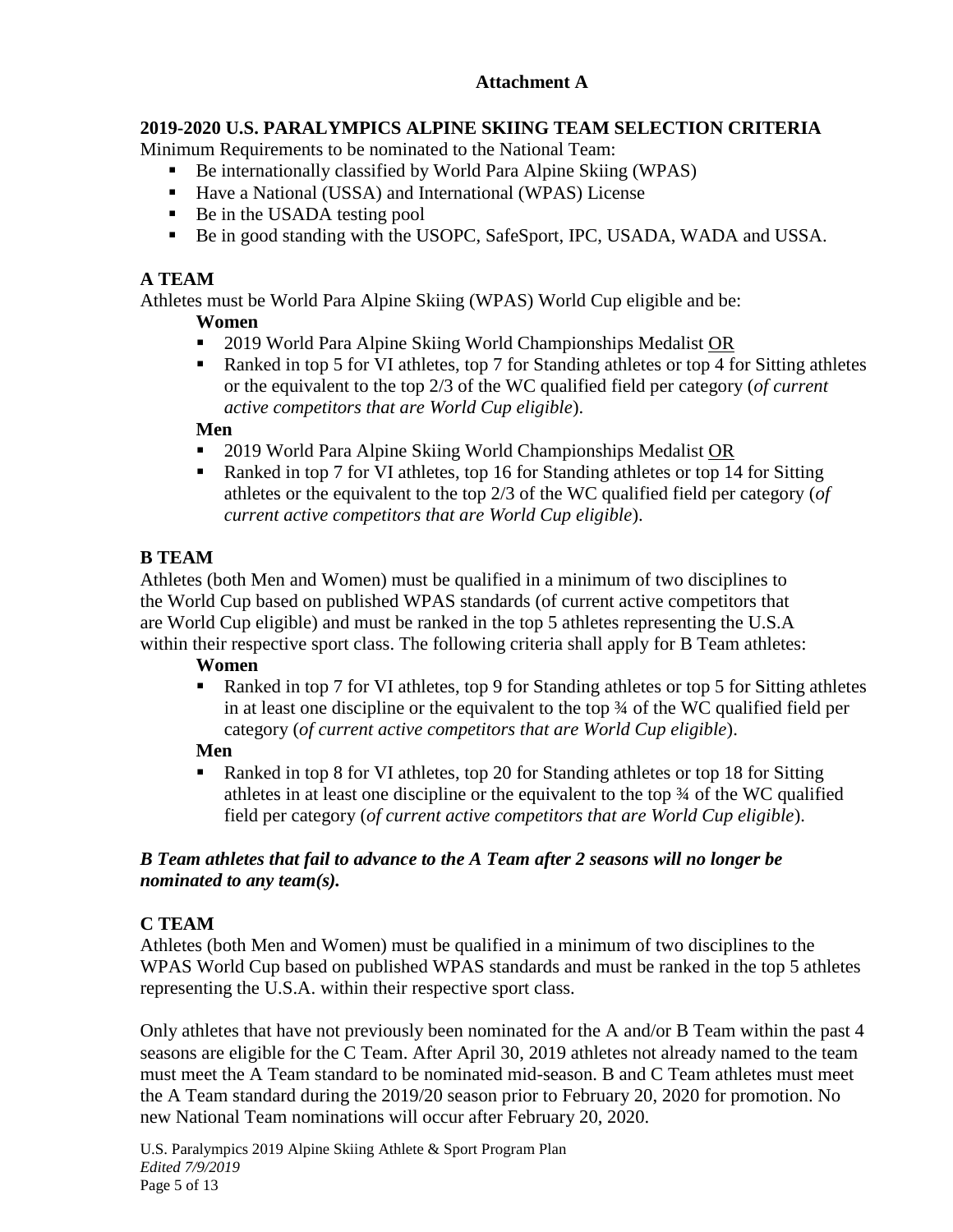## *C Team athletes that fail to advance to the B Team after 3 seasons will no longer be nominated to any team(s).*

# **ADDITIONAL NOTES FOR SELECTION:**

• *Any 2018-19 National Team athlete returning to active competition status from Injury Status/Study Break/Professional Obligation(s) that met the National A Team standard prior to freezing their WPAS points, will be granted B Team funding until they are removed from Injury Status / Study Break / Professional Obligation(s) status on the WPAS points list. Any WPAS points attained over 15 months prior will not be accepted as qualifying events.* 

• *Any 2018-19 National Team athlete returning to active competition status from Injury Status/Study Break/Professional Obligation(s) that met the National B Team standard prior to freezing their WPAS points, will be granted C Team funding until they are removed from Injury Status / Study Break / Professional Obligation(s) status on the WPAS points list. Any WPAS points attained over 15 months prior will not be accepted as qualifying events.*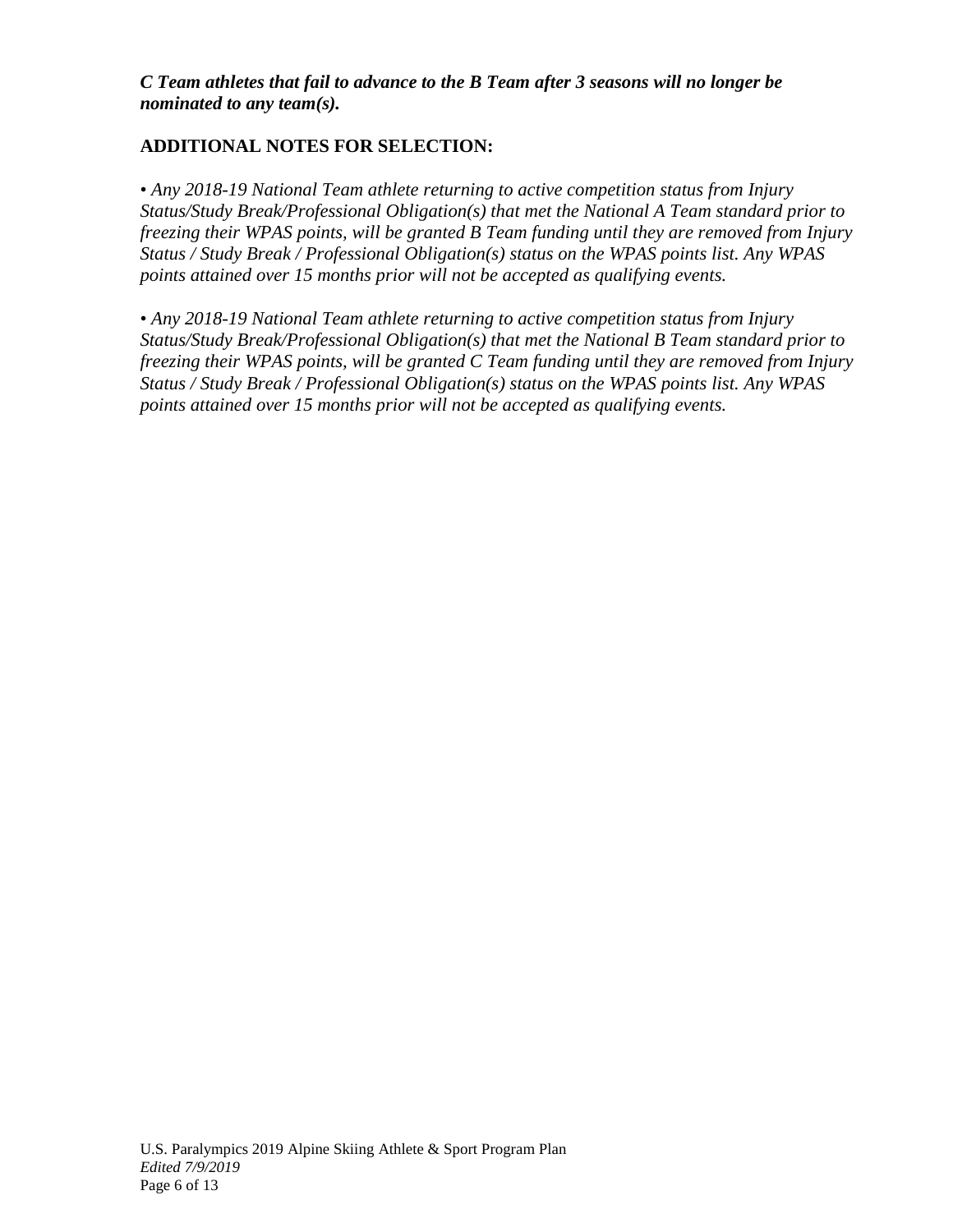## **Attachment B**

# **2019 U.S. Paralympics Alpine Skiing Direct Athlete Support**

- 1. DAS is processed monthly on the first Friday of each month following the release of the WPAS World Ranking list.
- 2. Athletes are eligible for DAS at the beginning of the month following nomination to the National Team(s).
- 3. DAS is provided to athletes that are in compliance with 2019 Athlete Agreement obligations and personal performance plan obligations. If an athlete is not current with the agreement/plan obligations and/or USADA on the first day of the month in which the payment is being made, the athlete's payment will be withheld until he/she is compliant.
- 4. U.S. Paralympics will provide DAS for a multi-sport athlete in ONLY one sport at any given time. In conjunction with the respective NGBs/HPMOs the multi-sport athlete shall designate the primary ("A") sport in which they wish to receive DAS.
- 5. Athletes sanctioned by USADA, WADA and/or the respective sport IF for a doping violation are not eligible for DAS, regardless of any National Team(s) status, during the period of such sanction.
- 6. Athletes sanctioned by the IPC and/or the respective sport IF for classification Intentional Misrepresentation are not eligible for DAS, regardless of any National Team(s) status, during the period of such sanction.
- 7. Athletes sanctioned by the U.S. Center for SafeSport, the USOPC, or another National Governing Body (NGB) for a safe sport code violation are not eligible for DAS, regardless of any National Team(s) status, during the period of such sanction.
- 8. DAS will only be paid once the Athlete Support Designee Form has been completed and submitted (annual basis).
- 9. Athlete support is paid directly to the athlete. National Team athletes are responsible for understanding and maintaining their own eligibility status with other organizations where applicable (i.e. NCAA, NFHS, etc.), and may choose to decline direct athlete support payments in order to retain high school or collegiate eligibility.
- 10. Athlete Support is contingent upon athlete training in a full-time program.
- 11. Athlete support will be reported to the IRS and may be subject to federal and state income tax. The USOPC encourages athletes to speak with a tax professional to receive guidance regarding tax implications.
- 12. Athlete support is contingent upon maintaining consistent performance standards and competition results as well as complying with team obligations (e.g., proper communication, following travel policies, event commitments, etc.).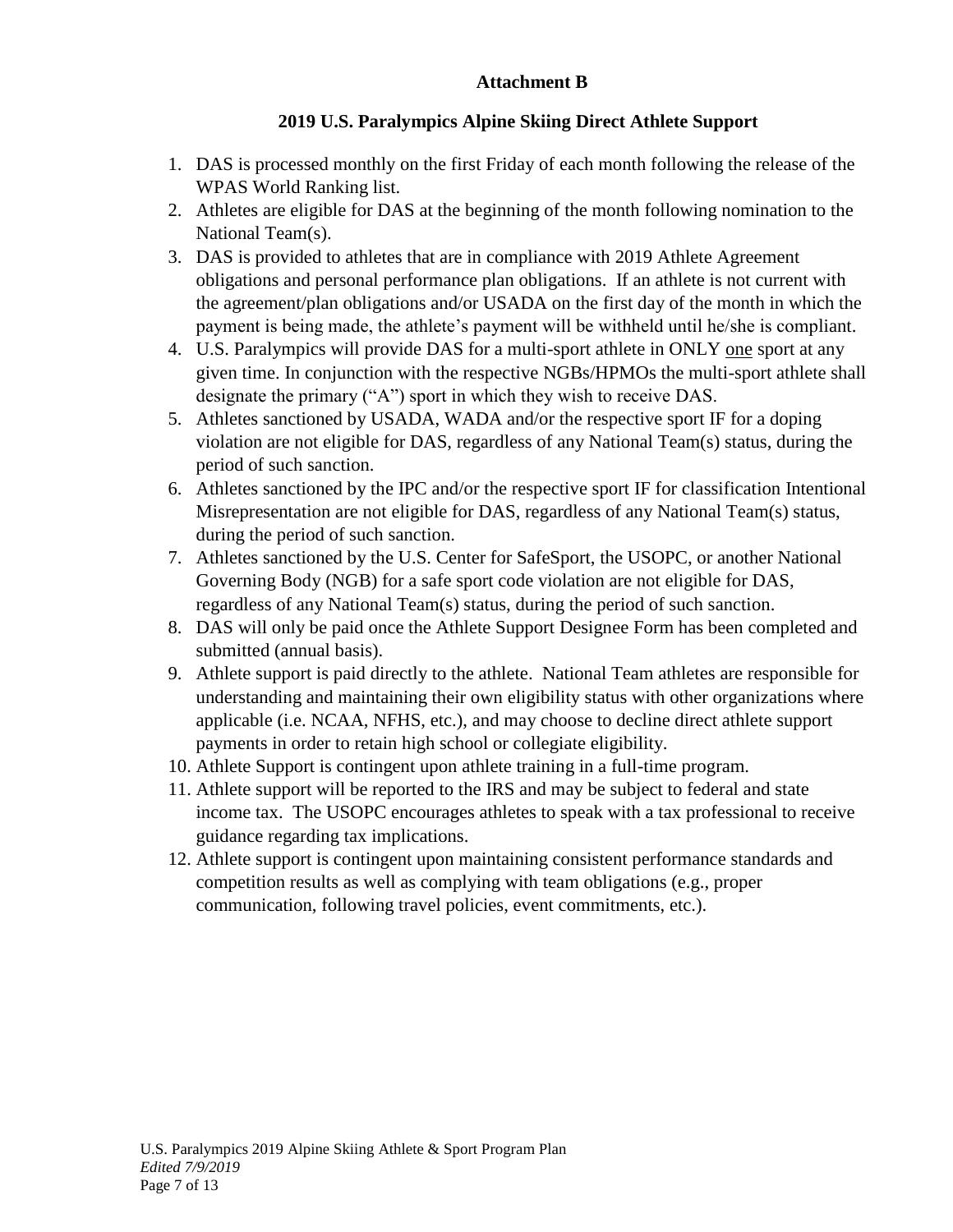## **2019 Criteria for Alpine Skiing Direct Athlete Support (include dollar amounts):**

DAS will be dispersed monthly from December through April to athletes that have National Team status and are compliant with team regulations.

DAS will be based on current National Team status and number of events qualified and will be reevaluated monthly throughout the competitive season (Dec 15 – April 15).

- \$2000/monthly if qualified for the A Team standard in three or more disciplines
- \$1750/monthly if qualified for the A Team standard in two disciplines
- \$1500/monthly per month if qualified for the A Team standard in one discipline
- \$1000/monthly if qualified for the B Team standard in three or more disciplines
- \$500/monthly if qualified for the B Team standard in two disciplines
- \$250 /monthly if qualified for the C Team standard

## **Victory Program- Performance Incentive Support**

Victory Program funding will only be awarded to athletes who in compliance with 2019-20 Athlete Agreement obligations and personal performance plan obligations.

- Earned podium funds will be added to monthly Direct Athlete Support payments.
- Athletes must finish within the top 50% of competitors in the category AND within 15% of the winning time in order to be eligible to receive podium funds.
- Podium funds will be awarded in 2019-20 at the 2020 WPAS World Cup Finals (final race of each discipline).
- Athletes may earn funds in multiple events SL, GS, SG, SC, and DH.
- Guides are not eligible for podium funds.

2020 WPAS World Cup Finals

1st place - \$1000  $2<sup>nd</sup>$  place - \$500 3rd place - \$250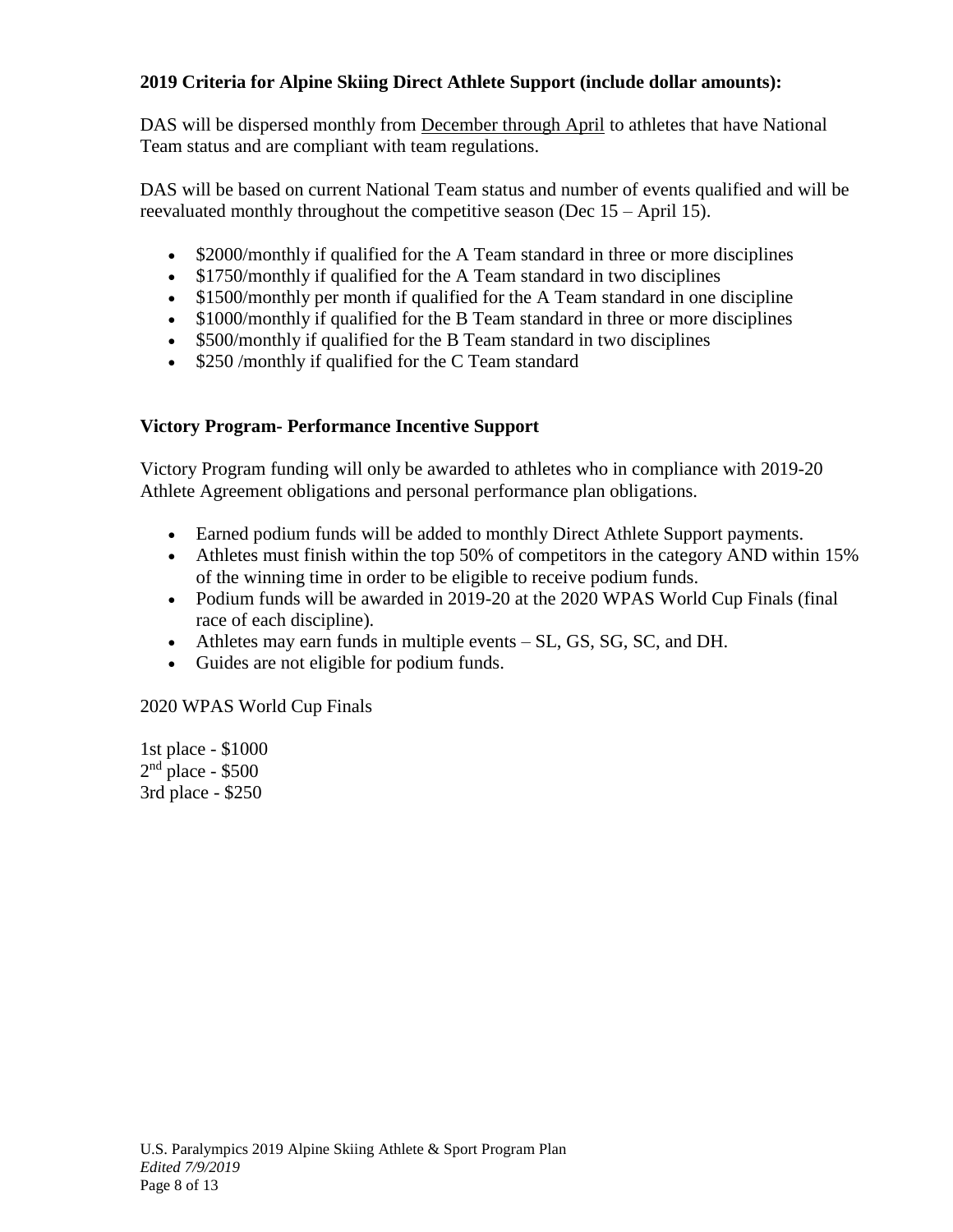## **Attachment C**

# **2019 U.S. Paralympics Alpine Additional Athlete Support Programs**

# **TRAVEL AND TRAINING SUPPORT**

Athletes that are named to the "A Team" will have all expenses covered including airfare, event transportation, lodging, race entry, coaching fees, and lift passes.

Athletes that are named to the "B Team" will have four payments of \$2500 (\$10000) to assist in the cost of airfare, event transportation, lodging, race entry, coaching fees, and lift passes as outlined in their IPP.

*A "B Team" guide will have four payments of \$1666.66 (\$6,666.66) to assist with costs noted above.*

Athletes that are named to the "C Team" will have six payments of \$2500 (\$15000) to assist in the cost of airfare, event transportation, lodging, race entry, coaching fees, and lift passes as outlined in their IPP.

*A "C Team" guide will have six payments of \$1666.66 (\$10,000) to assist with costs noted above.*

There will be no refunds for activities that are not attended throughout the year as outlined in their IPP. All travel arrangements will be made by the U.S. Paralympics Staff.

If an athlete is not current with their payments for travel and training support, they will be suspended from all team support and activities until their payments are current.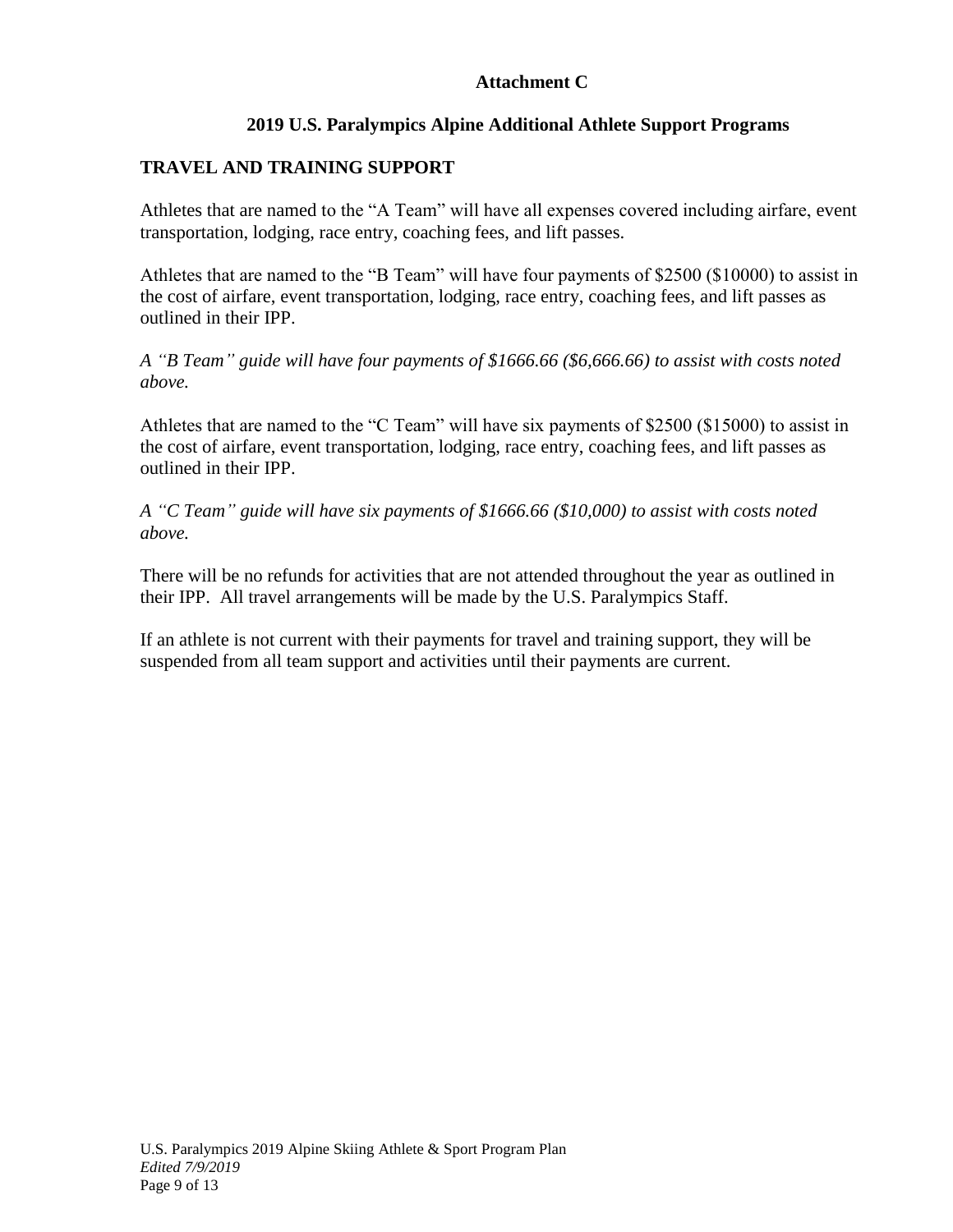# **Attachment D**

# **2019 U.S. Paralympics Alpine Skiing Elite Athlete Health Insurance (EAHI)**

All 2019 National A and B Team athletes are eligible for EAHI. Upon meeting the criteria below eligible athletes will receive an email from the USOPC outlining the EAHI program benefits for further consideration.

- 1. Athletes must be currently training and competing to receive EAHI.
- 2. Athletes must sign and be in compliance with 2019 Athlete Agreement obligations and personal performance plan obligations.
- 3. Athletes are eligible for EAHI at the beginning of the month following nomination to the National Team(s).
- 4. EAHI will only be offered once the Athlete Support Designee Form has been completed and submitted (annual basis).
- 5. Athletes sanctioned by USADA, WADA and/or the respective sport IF for a doping violation are not eligible for EAHI, regardless of any National Team(s) status, during the period of such sanction.
- 6. Athletes sanctioned by the IPC and/or the respective sport IF for classification Intentional Misrepresentation are not eligible for EAHI, regardless of any National Team(s) status, during the period of such sanction.
- 7. Athletes are eligible for EAHI during the period of National Team status.
- 8. When National Team status is no longer conferred upon the athlete, EAHI benefits will cease. Termination is effective the first of the month following 30 days written notification.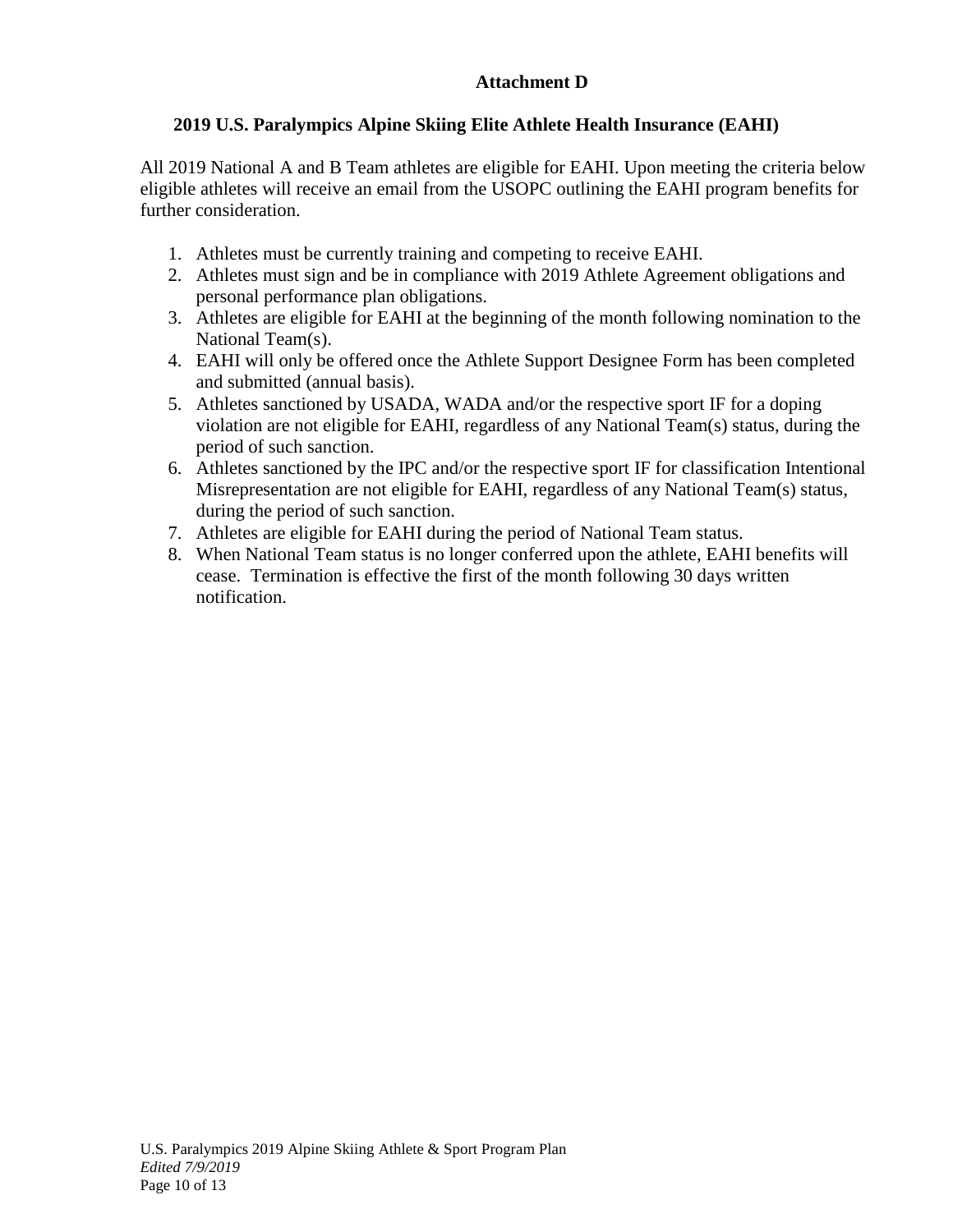## **Attachment E**

# **U.S. Anti-Doping Agency (USADA)**

## **Whereabouts:**

An important part of USADA's testing program is the ability to test athletes without any advance notice in an out-of-competition setting. Athletes are subject to testing 365 days a year and do not have "off-seasons" or cutoff periods in which testing does not occur. Whereabouts information, (dates, times, locations, etc.) is information submitted to USADA by an athlete that allows the athlete to be located for out-of-competition testing.

For more information on whereabouts, please go to [https://www.usada.org/testing/whereabouts/.](https://www.usada.org/testing/whereabouts/)

## **Therapeutic Use Exemptions (TUEs):**

In some situations, an athlete may have an illnesses or condition that requires the use of medication listed on the World Anti-Doping Agency's Prohibited List. USADA can grant a Therapeutic Use Exemption (TUE) in these situations in compliance with the World Anti-Doping Agency International Standard for TUEs. The TUE application process is thorough and designed to balance the need to provide athletes access to critical medication while protecting the rights of clean athletes to complete on a level playing field.

For more information on TUEs, please go to [https://www.usada.org/substances/tue/.](https://www.usada.org/substances/tue/)

## **Global Drug Reference Online (Global DRO):**

The Global Drug Reference Online (Global DRO) provides athletes and support personnel with information about the prohibited status of specific medications based on the current World Anti-Doping Agency (WADA) Prohibited List.

Global DRO does not contain information on, or that applies to, any dietary supplements.

The Global DRO can be found at [https://www.globaldro.com/Home.](https://www.globaldro.com/Home)

## **Additional Resources from USADA:**

USADA Website:<https://www.usada.org/> Supplement 411:<https://www.usada.org/substances/supplement-411/> WADA Prohibited List:<https://www.usada.org/substances/prohibited-list/> Anti-Doping 101:<https://www.usada.org/athletes/antidoping101/>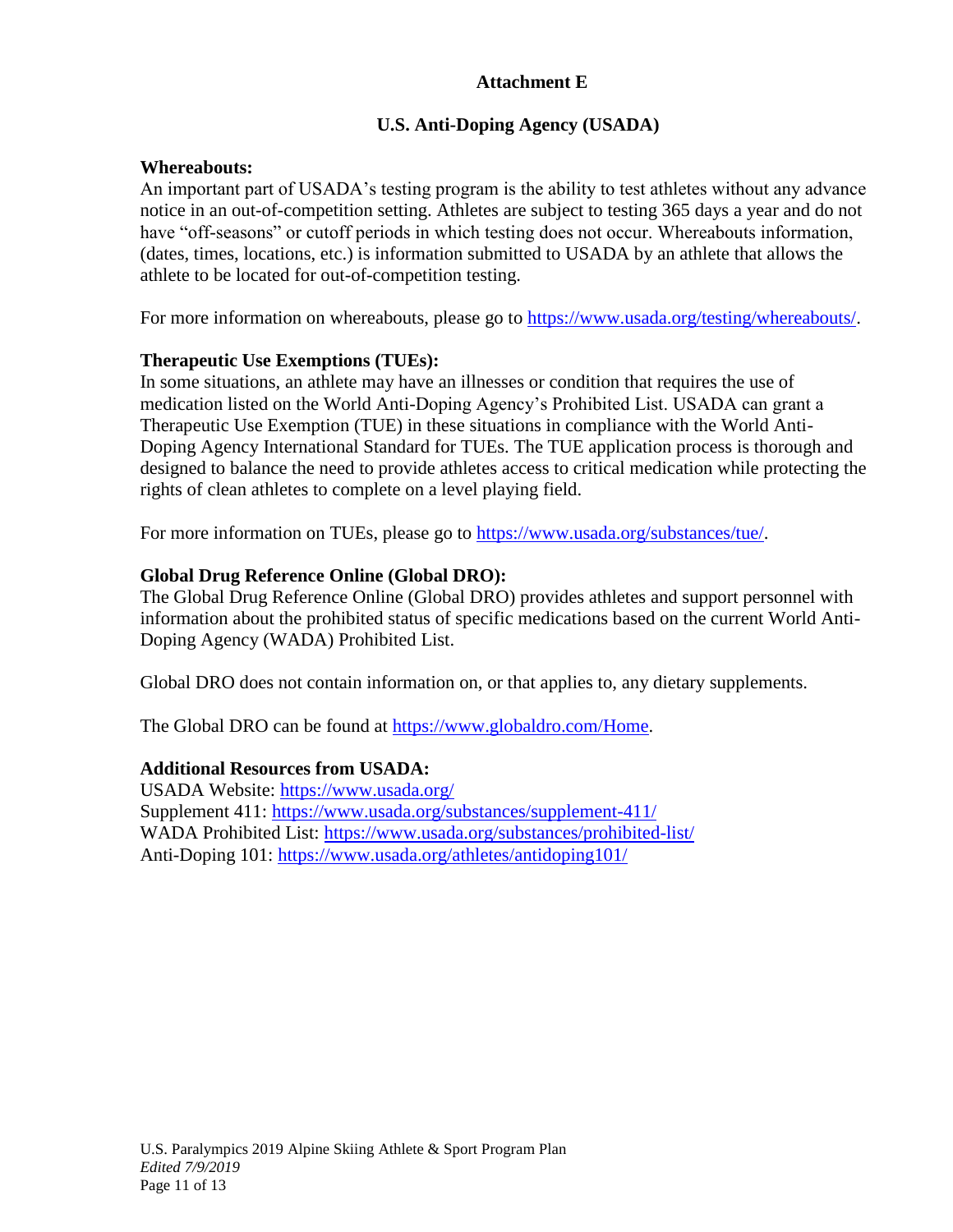# **Attachment F**

## **2019 U.S. Paralympics Alpine Skiing National Team Procedures & Obligations**

## **Alpine Skiing Team Procedures**

- Failure to comply with the Athlete Obligations listed below or violating the Athlete Agreement will result in a suspension of DAS, other team benefits, and/or removal from the National Team.
- U.S. Paralympics will provide DAS for multi-sport athletes in only the multi-sport athlete's designated primary sport.
- U.S. Paralympics Alpine Skiing will issue national team uniforms and competition gear that must be worn at required competitions and training camps.
- FINES:
	- $\circ$  Failure to attend national team event(s) as outlined in the Individual Performance Plan will result in forfeiture of the respective month's DAS.
	- o Failure to submit all 2019 National Team Paperwork by the posted deadline will result in a loss of half of each month's DAS stipend until the paperwork has been completed.
	- o Failure to submit monthly progress report/training logs by the deadline will result in a fine.
		- Late or incomplete progress reports/training logs: \$100 fine (or \$100 deduction from DAS stipend).
	- o Failure to compete at required competitions as listed in the Athletes' IPP will result in a loss of the respective month's DAS stipend.

# **U.S. Paralympics Alpine Skiing Athlete Obligations**

- Maintain compliance with U.S. Paralympics Athlete Agreement
- Maintain compliance with 2019-2020 Individual Performance Plan and schedule.
- Maintain compliance with the USOPC Code of Conduct.
- Compete in the 2020 U.S. Paralympics Alpine Skiing National Championships unless excused ahead of time in writing by the Director.
- Maintain regular communication with the Director and the coaching staff.
- Comply with USADA, IPC and WADA Anti-Doping policies.

# **U.S. Paralympics Alpine Skiing Team Rules**

The following rules apply to all official National Team and Team USA activities and events (additional rules may be implemented on a per-event basis as needed):

- Team members and staff will attend all team functions for which they are selected including meetings, practices, exhibitions, press conferences, competitions, etc., unless otherwise excused or instructed by a National Team Coach, Team Manager or Director.
- Team members and staff will cooperate in a respectful manner with all Team leadership (Team Manager, National Team Coach, USOPC staff and Director).
- Team members and staff will refrain from behavior that would detract from a positive image of the U.S. Paralympics Alpine Team or that would be detrimental to its performance objectives.
- Team members and staff will display proper respect and sportsmanship toward coaches, officials, administrators, fellow competitors and the public.